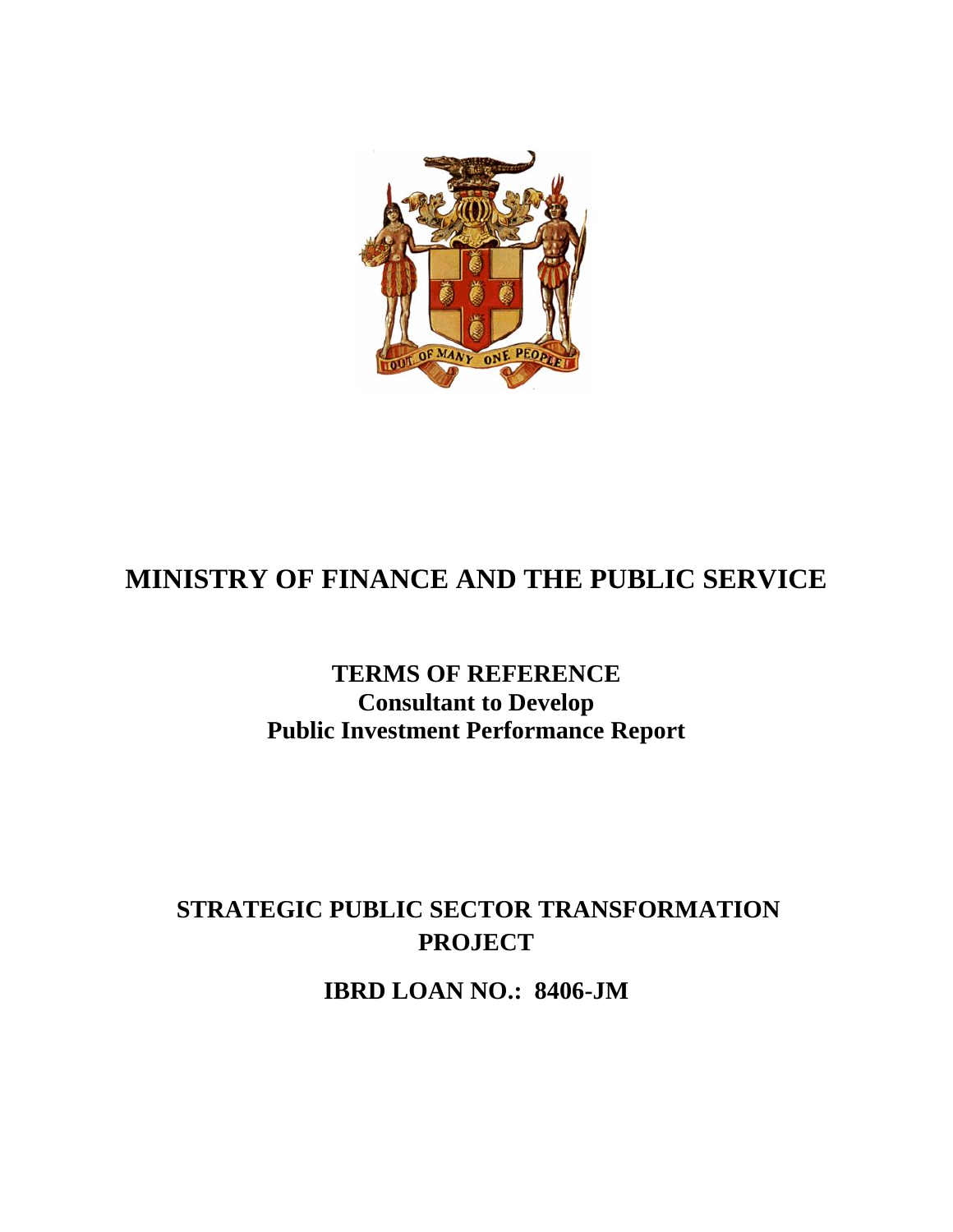### **1. RATIONALE FOR THE CREATION OF A PUBLIC INVESTMENT MANAGEMENT SYSTEM (PIMS) IN JAMAICA**

The Government has committed to strengthen Jamaica's public investment management system, as part of a comprehensive public financial management (PFM reform) agenda. This reform has seen the incorporation of public investment management as part of an enhanced fiscal governance framework that seeks to increase fiscal surpluses over time and concurrently reduce the debt to gross domestic product (GDP) ratio so that public resources can be allocated to public investment and other activities that have the potential to contribute to growth in the economy.

Cabinet Decision No X of March 2014 gave approval for the institutionalization of the Public Investment Management System (PIMS) and, in doing so, standardize the treatment of public investment across the public sector with respect to the entire project cycle.

Public investment projects are **"***investments that require planning, execution, monitoring and evaluation carried out as an integrated set of activities aimed at meeting a development objective, at a specific cost and within a defined timeframe***"** *(Section 48A, FAA Act Amendments 2014)*. The Financial Administration and Audit Act (FAA Act) (Amended), 2014<sup>1</sup> sets out the elements of the strengthened Public Investment Management System (PIMS) which will seek to create a *common framework for the preparation, appraisal, approval and management of all public investments in Jamaica, irrespective of the source of funding or procurement and implementation modalities.* A key element of the system is the Public Sector Investment Programme (PSIP); a rolling 5 year plan of Cabinet approved public investment projects.

Since these amendments, more legislative and regulatory work has been done to further refine the PIMS and, by extension, the PSIP. In February 2015, additional amendments to both the FAA and PBMA provided for exceptions to the definition of public investment. The exception limits public investment to those undertaken by entities within the specified public sector. The specified public sector is defined as the public sector minus those entities that will be certified as commercial by the Auditor General and, therefore outside of the fiscal rules, as at April 1, 2017. It is anticipated that only a few entities will qualify and the specified public sector will encompass much more than 90% of the public sector. The ambits of the PIMS and PSIP, therefore, is quite extensive in scope.

The Financial Administration and Audit (Amendment) Act 2014 – Fourth Schedule (Section 48B (2) provides that an element of the Public Investment Management System shall be a Public Investment Performance Report. This is a comprehensive performance report on the Government's Public Investment Programme, which shall be produced and published periodically by the Minister.

 $1$  Gazette 31<sup>st</sup> day of March 2014, enacted April 1, 2014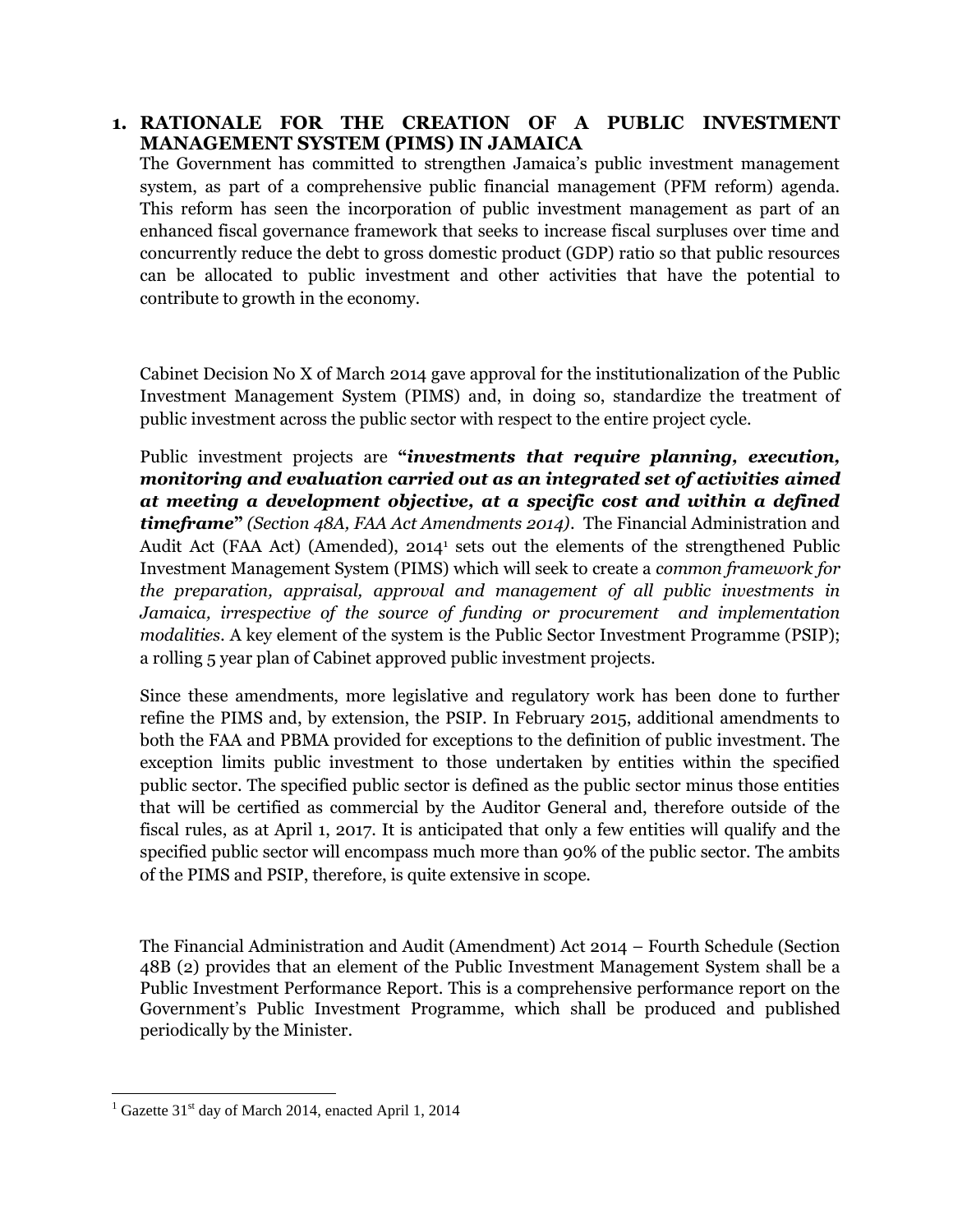#### **2. STRATEGIC PUBLIC SECTOR TRANSFORMATION PROJECT**

*The Project Development Objective (PDO) is to strengthen public resource management and support selected public sector institutions in facilitating a more enabling environment for private sector growth.*

#### *COMPONENTS*

| Component I:<br>Component II: | Strengthening the Public Investment Management System<br>Strengthening the Budget Preparation Process and Results-Based |  |
|-------------------------------|-------------------------------------------------------------------------------------------------------------------------|--|
|                               | Budgeting (RBB)                                                                                                         |  |
| Component III:                | Adaptive Public Sector Approaches to Promote Fiscal                                                                     |  |
|                               | Sustainability                                                                                                          |  |
| Component IV:                 | Strengthening Property Tax Compliance and Administration.                                                               |  |
| Component V:                  | Fostering Industrial Growth and Trade Facilitation                                                                      |  |
| Component VI:                 | <b>Project Management</b>                                                                                               |  |

#### *COMPONENT I*

The objective of this component is for the PSIP to incorporate public investment projects with estimated five-year operating and maintenance costs fully linked to long term development goals and medium-term priority areas.

This component will support the GOJ reform efforts through the following activities:

- (i) Migration of the current web-based database to a robust platform to manage all information about public investment across the project cycle and linked to the budgeting and financial systems of the country (expected to be compiled into IFMIS);
- (ii) Design and implementation of a public investment management training program for public sector;
- (iii) Reviewing legislation and carrying out dissemination activities to integrate the PIMS with the administrative systems (including procurement and human resources);
- (iv) Strengthening monitoring through Citizens Participation;
- (v) Designing a fund for the funding of pre-investment financial and economic analysis and post-investment evaluations of the Borrower's public investments; and
- (vi) Provision of technical assistance for the implementation of the Public Financial Management Action Plan.

#### **3. OBJECTIVES OF CONSULTANCY**

Develop the draft of the Public Investment Performance Report as required by the FAA Act.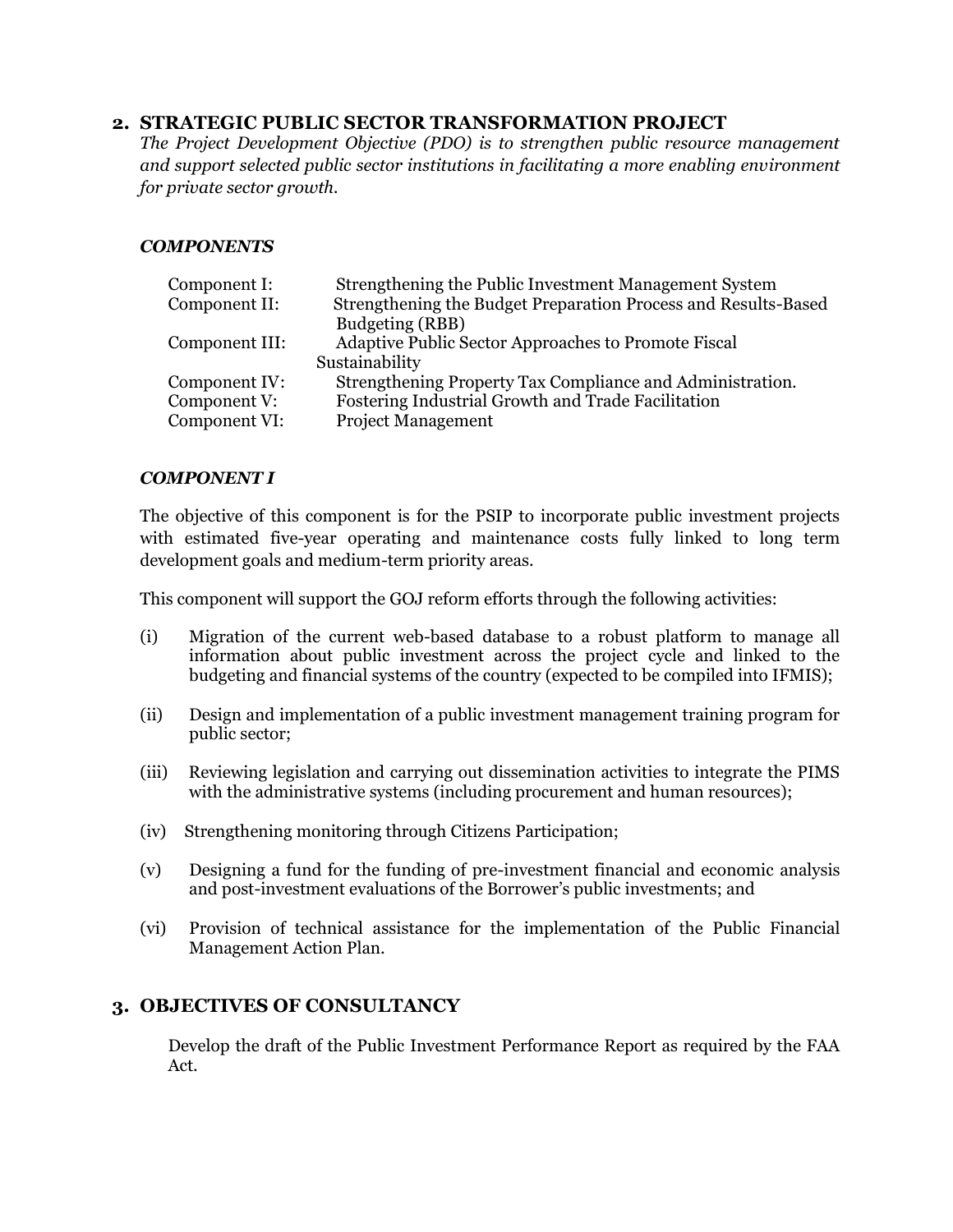## **4. SCOPE OF WORK**

The consultant is required to, utilizing best practice, develop the structure, templates and drafts for the Public Investment Performance Report. The report will contain a review of the public investment portfolio of the GOJ to include the central government, Self-Financed Public Bodies and Public Private Partnerships under the purview of the DBJ. The report will include an examination of ;

- Sectoral and functional classification of existing and planned investment portfolio;
- Alignment of existing public investments with the long term national development plan and medium term socioeconomic policy objectives;
- Trends in total public investment
- Efficiency and impact of public investment
- Actions taken to improve GOJ's public investment management capacity
- Overview of the institutional performance along the project cycle including an assessment of investment planning, investment allocation, investment implementation, monitoring and evaluation
- Provide a review of the policy that guided the investments for the reporting period to determine alignment to and variation from the policy and the resulting outputs and impact;
- Include standard metrics to compare annual portfolio performance and sector performance;
- Status of PIMSEC Project Pipeline
- Status of DBJ's PPP Pipeline

The consultant will be required to have consultations with key stakeholders in the process to include:

- Ministry of Finance and the Public Service
- Public Investment Management Secretariat
- Planning Institute of Jamaica
- Specified Public Sector entities
- Development Bank of Jamaica
- Cabinet Office
- Donor Agencies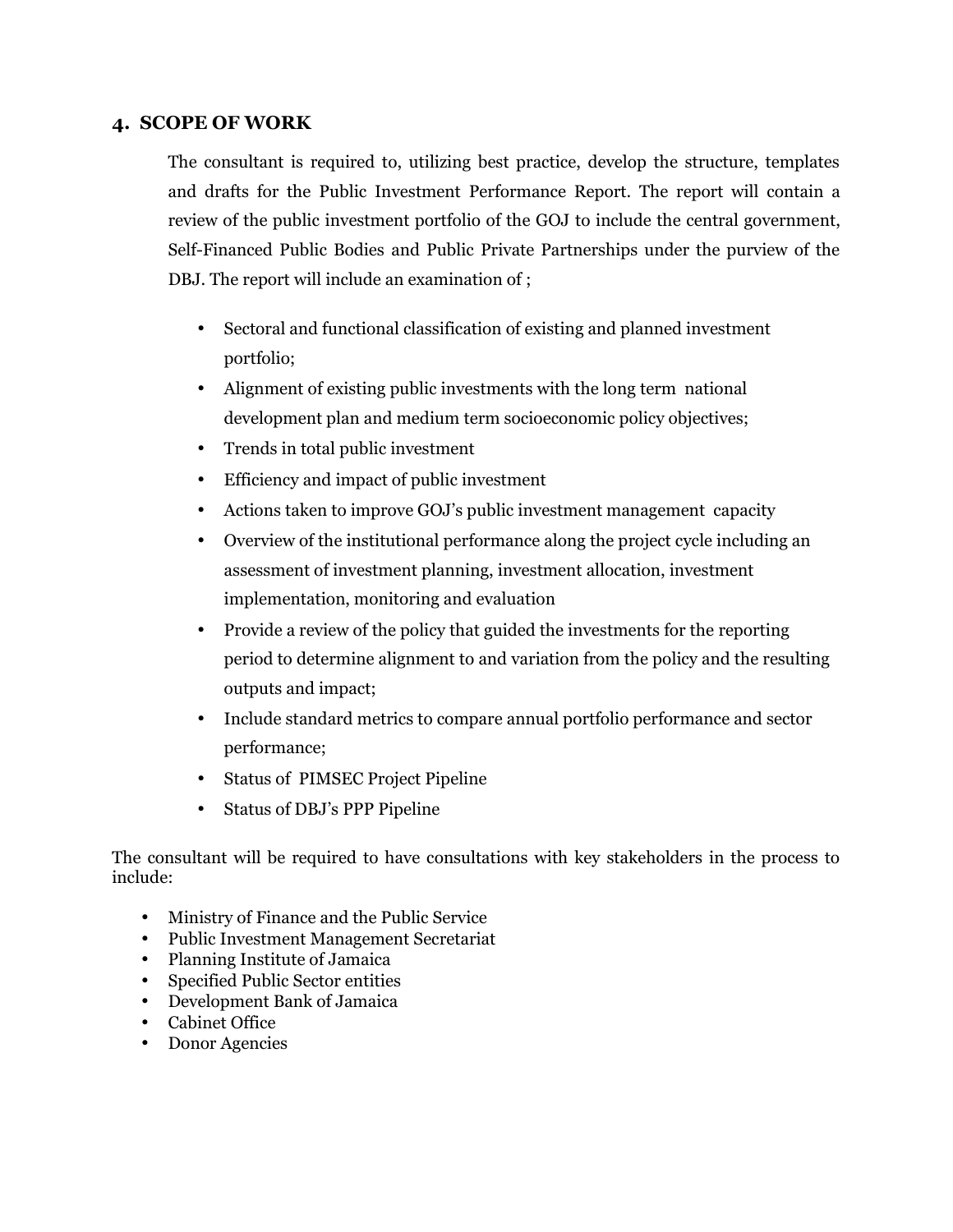## **5. METHODOLOGY**

The exercise to be undertaken by the Consultant will be informed by this Terms of Reference, the Preliminary Assessment already conducted, the Technical and Financial Proposals received from the Consultant, and any negotiations conducted following the selection of the Consultant.

The Consultant will be required to prepare a detailed methodology and work plan indicating how the objectives of the assignment will be achieved, and the support required from the Ministry.

| <b>Key Deliverables</b>                                                                       | <b>Proposed Timeline</b>                    | <b>Standard for Delivery</b>                                                                                                                                                                                                                                                                                                                                        |
|-----------------------------------------------------------------------------------------------|---------------------------------------------|---------------------------------------------------------------------------------------------------------------------------------------------------------------------------------------------------------------------------------------------------------------------------------------------------------------------------------------------------------------------|
| Work Plan and associated<br>1.<br>Gantt Chart outlining the<br>assignment to be<br>undertaken | 2 weeks after signing<br>of contract        | A time-bound Work Plan in Microsoft<br>Word identifying activities,<br>methodology and required resources,<br>this should be linked to a Gantt<br>outlining tasks, duration and start and<br>end dates. The format of the<br>document should be agreed prior to<br>submission                                                                                       |
| Draft Public Investment<br>2.<br>Performance Report                                           | To be determined by<br>the work plan        | The report should include at a<br>minimum:<br>Comprehensive structure for<br>the report;<br>Data from all sections of the<br>Specified Public Sector to<br>include MDAs and Public<br>Bodies;<br>Recommendations to move<br>performance from existing<br>levels detailed in the report to<br>specific targets identified for<br>the short, medium and long<br>term. |
| Finalized version of the<br>3.<br><b>Public Investment</b><br><b>Performance Report</b>       | Three weeks prior to<br>the end of contract | Changes agreed should be reflected in<br>the final report. Submitted within the<br>timeframe agreed.                                                                                                                                                                                                                                                                |

#### **6. DELIVERABLES**

### **7. PROJECT MANGEMENT AND ACCOUNTABILITY**

### **7.1 Sign-off Procedure**

A Technical Working Group will be established to oversee the Change Process within the PIMS. Deliverables will be considered certified as satisfactory when they are accepted by the Technical Working Group, and the Deputy Financial Secretary Public Expenditure Division based on the defined and agreed performance standards for delivery. The consultant will report directly to the Technical Coordinator Component 1.

### **8. QUALIFICATIONS**